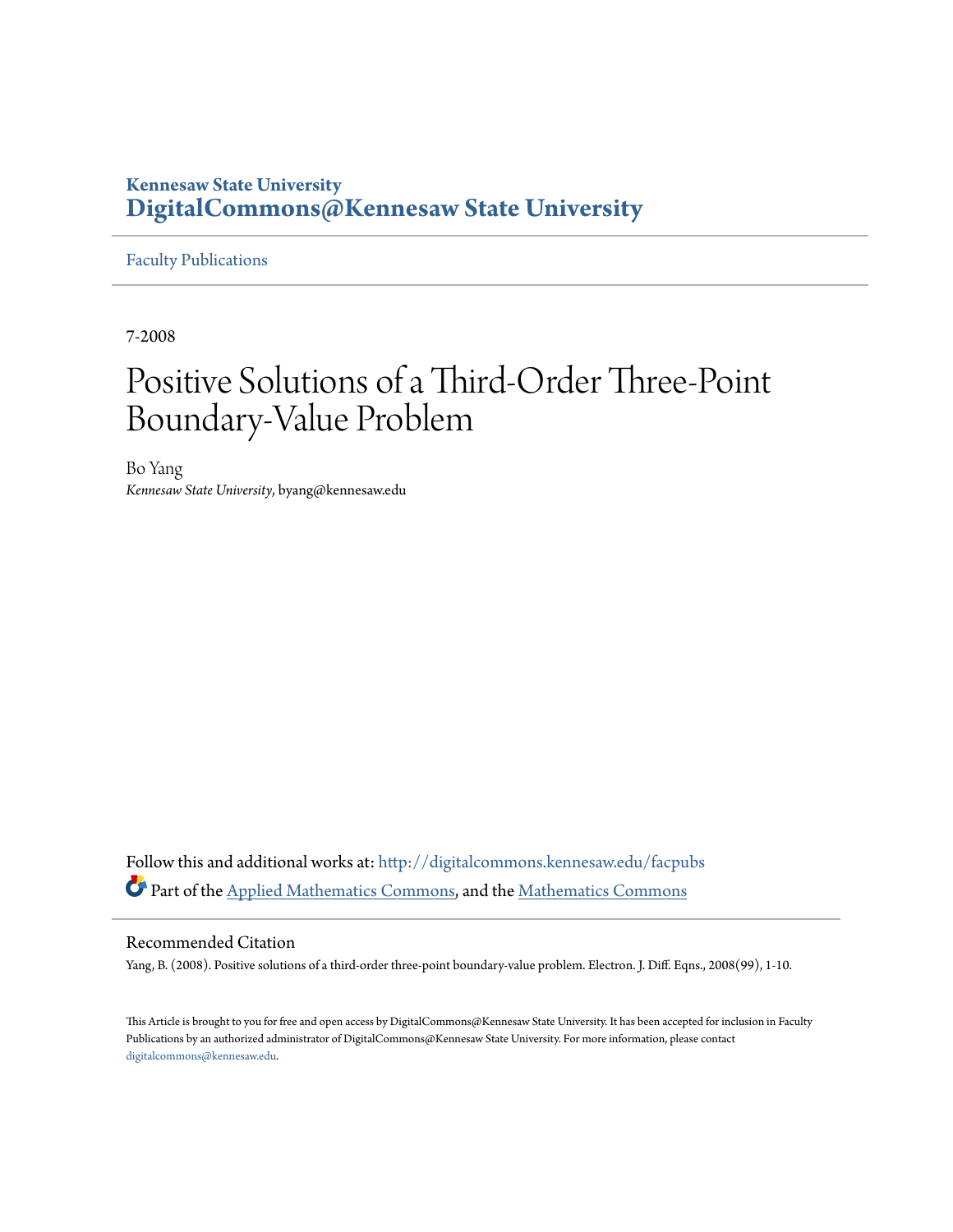Electronic Journal of Differential Equations, Vol. 2008(2008), No. 99, pp. 1–10. ISSN: 1072-6691. URL: http://ejde.math.txstate.edu or http://ejde.math.unt.edu ftp ejde.math.txstate.edu (login: ftp)

## POSITIVE SOLUTIONS OF A THIRD-ORDER THREE-POINT BOUNDARY-VALUE PROBLEM

#### BO YANG

Abstract. We obtain upper and lower estimates for positive solutions of a third-order three-point boundary-value problem. Sufficient conditions for the existence and nonexistence of positive solutions for the problem are also obtained. Then to illustrate our results, we include an example.

#### 1. INTRODUCTION

Recently third-order multi-point boundary-value problems have attracted a lot of attention. In 2003, Anderson [\[2\]](#page-10-0) considered the third-order boundary-value problem

$$
u'''(t) = f(t, u(t)), \quad 0 \le t \le 1,
$$
\n(1.1)

$$
u(t_1) = u'(t_2) = \gamma u(t_3) + \delta u''(t_3) = 0.
$$
\n(1.2)

In 2008, Graef and Yang [\[5\]](#page-10-1) studied the third-order nonlocal boundary-value problem

$$
u'''(t) = g(t)f(u(t)), \quad 0 \le t \le 1,
$$
\n(1.3)

$$
u(0) = u'(p) = \int_{q}^{1} w(t)u''(t)dt = 0.
$$
 (1.4)

For more results on third-order boundary-value problems we refer the reader to [\[1,](#page-10-2) [4,](#page-10-3) [7,](#page-10-4) [9,](#page-10-5) [11,](#page-10-6) [12,](#page-10-7) [13\]](#page-10-8).

In this paper, we consider the third-order three-point nonlinear boundary-value problem

$$
u'''(t) = g(t)f(u(t)), \quad 0 \le t \le 1,
$$
\n(1.5)

$$
u(0) - \alpha u'(0) = u'(p) = \beta u'(1) + \gamma u''(1) = 0.
$$
\n(1.6)

To our knowledge, the problem  $(1.5)-(1.6)$  $(1.5)-(1.6)$  $(1.5)-(1.6)$  has not been considered before. Note that the set of boundary conditions  $(1.6)$  is a very general one. For example, if we let  $\alpha = \beta = 0$  and  $p = \gamma = 1$ , then [\(1.6\)](#page-1-1) reduces to

<span id="page-1-1"></span><span id="page-1-0"></span>
$$
u(0) = u'(1) = u''(1) = 0,
$$
\n(1.7)

<sup>2000</sup> Mathematics Subject Classification. 34B18, 34B10.

Key words and phrases. Fixed point theorem; cone; multi-point boundary-value problem; upper and lower estimates.

c 2008 Texas State University - San Marcos.

Submitted June 18, 2008. Published July 25, 2008.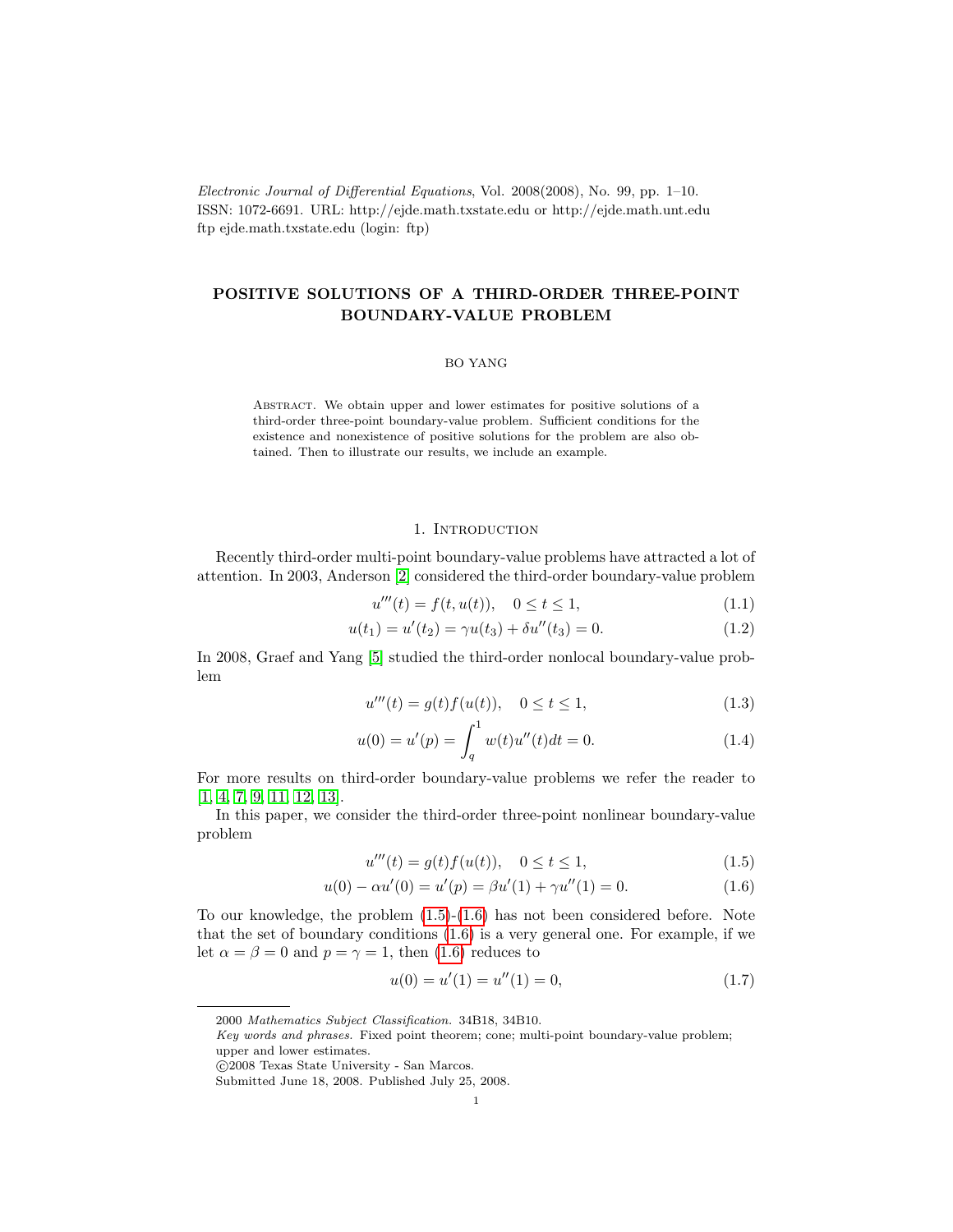which are often referred to as the (1, 2) focal boundary conditions. If we let  $\alpha = 0$ ,  $\beta = 0$ , and  $\gamma = 1$ , then [\(1.6\)](#page-1-1) reduces to

<span id="page-2-0"></span>
$$
u(0) = u'(p) = u''(1) = 0.
$$
\n(1.8)

The boundary-value problem that consists of the equation [\(1.5\)](#page-1-0) and the boundary conditions [\(1.8\)](#page-2-0) has been considered by Anderson and Davis in [\[3\]](#page-10-9) and Graef and Yang in [\[6\]](#page-10-10). Our goal in this paper is to generalize some of the results from [\[3,](#page-10-9) [6\]](#page-10-10) to the problem  $(1.5)-(1.6)$  $(1.5)-(1.6)$  $(1.5)-(1.6)$ .

In this paper, we are interested in the existence and nonexistence of positive solutions of the problem  $(1.5)-(1.6)$  $(1.5)-(1.6)$  $(1.5)-(1.6)$ . By a positive solution, we mean a solution  $u(t)$  to the boundary-value problem such that  $u(t) > 0$  for  $0 < t < 1$ .

In this paper, we assume that

- (H1) The functions  $f : [0, \infty) \to [0, \infty)$  and  $q : [0, 1] \to [0, \infty)$  are continuous, and  $g(t) \not\equiv 0$  on [0, 1].
- (H2) The parameters  $\alpha$ ,  $\beta$ ,  $\gamma$ , and p are non-negative constants such that  $\beta + \gamma$ 0,  $0 < p \le 1$ , and  $2p(1 + \alpha) \ge 1$ .
- (H3) If  $p = 1$ , then  $\gamma > 0$ .

To prove some of our results, we will use the following fixed point theorem, which is due to Krasnosel'skii [\[10\]](#page-10-11).

<span id="page-2-1"></span>**Theorem 1.1.** Let  $(X, \|\cdot\|)$  be a Banach space over the reals, and let  $P \subset X$  be a cone in X. Assume that  $\Omega_1, \Omega_2$  are bounded open subsets of X with  $0 \in \Omega_1 \subset \overline{\Omega_1} \subset$  $\Omega_2$ , and let

$$
L: P \cap (\overline{\Omega_2} - \Omega_1) \to P
$$

be a completely continuous operator such that, either

- (K1)  $\|Lu\| \leq \|u\|$  if  $u \in P \cap \partial\Omega_1$ , and  $\|Lu\| \geq \|u\|$  if  $u \in P \cap \partial\Omega_2$ ; or
- (K2)  $||Lu|| \ge ||u||$  if  $u \in P \cap \partial \Omega_1$ , and  $||Lu|| \le ||u||$  if  $u \in P \cap \partial \Omega_2$ .

Then L has a fixed point in  $P \cap (\overline{\Omega_2} - \Omega_1)$ .

Before the Krasnosel'skii fixed point theorem can be used to obtain any existence result, we have to find some nice estimates to positive solutions to the problem  $(1.5)$ – $(1.6)$  first. These a priori estimates are essential to a successful application of the Krasnosel'skii fixed point theorem. It is based on these estimates that we can define an appropriate cone, on which Theorem [1.1](#page-2-1) can be applied. Better estimates will result in sharper existence and nonexistence conditions.

We now fix some notation. Throughout we let  $X = C[0, 1]$  with the supremum norm

$$
||v|| = \max_{t \in [0,1]} |v(t)|, \quad \forall v \in X.
$$

Obviously  $X$  is a Banach space. Also we define the constants

$$
F_0 = \limsup_{x \to 0^+} \frac{f(x)}{x}, \quad f_0 = \liminf_{x \to 0^+} \frac{f(x)}{x},
$$
  

$$
F_{\infty} = \limsup_{x \to +\infty} \frac{f(x)}{x}, \quad f_{\infty} = \liminf_{x \to +\infty} \frac{f(x)}{x}.
$$

These constants will be used later in our statements of the existence theorems.

This paper is organized as follows. In Section 2, we obtain some a priori estimates to positive solutions to the problem  $(1.5)-(1.6)$  $(1.5)-(1.6)$  $(1.5)-(1.6)$ . In Section 3, we define a positive cone of the Banach space  $X$  using the estimates obtained in Section 2, and apply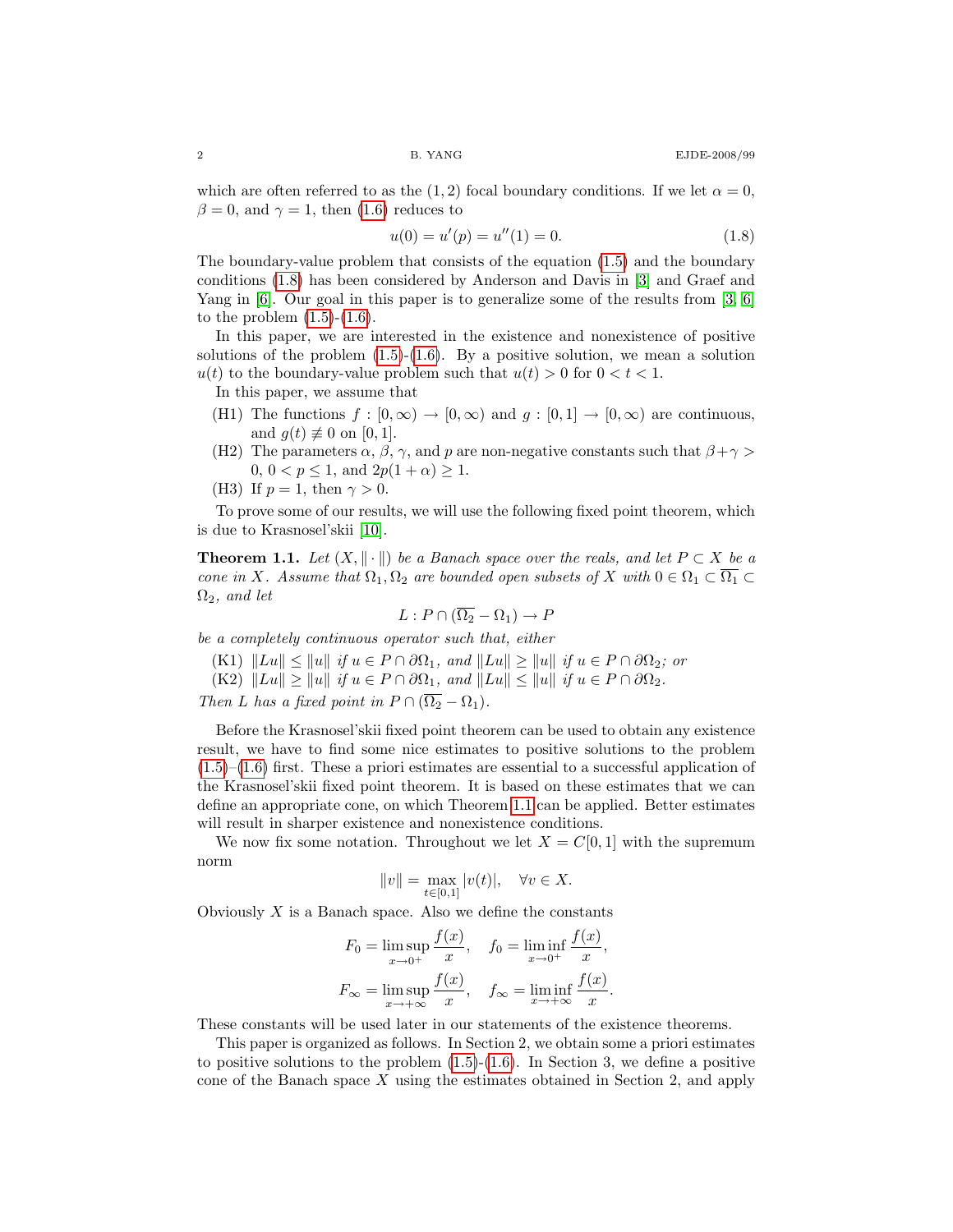Theorem [1.1](#page-2-1) to establish some existence results for positive solutions of the problem [\(1.5\)](#page-1-0)-[\(1.6\)](#page-1-1). In Section 4, we present some nonexistence results. An example is given at the end of the paper to illustrate the existence and nonexistence results.

#### 2. Green's Function and Estimates of Positive Solutions

In this section, we shall study Green's function for the problem [\(1.5\)](#page-1-0)-[\(1.6\)](#page-1-1), and prove some estimates for positive solutions of the problem. Throughout the section, we define the constant  $M = \beta + \gamma - \beta p$ . By conditions (H2) and (H3), we know that M is a positive constant.

<span id="page-3-2"></span>**Lemma 2.1.** If  $u \in C^3[0,1]$  satisfies the boundary conditions [\(1.6\)](#page-1-1) and  $u'''(t) \equiv 0$ on [0, 1], then  $u(t) \equiv 0$  on [0, 1].

*Proof.* Since  $u'''(t) \equiv 0$  on [0, 1], there exist constants  $a_1$ ,  $a_2$ , and  $a_3$  such that

<span id="page-3-0"></span>
$$
u(t) = a_1 + a_2t + a_3t^2, \quad 0 \le t \le 1.
$$

Because  $u(t)$  satisfies the boundary conditions [\(1.6\)](#page-1-1), we have

$$
\begin{pmatrix}\n1 & -\alpha & 0 \\
0 & 1 & 2p \\
0 & \beta & 2(\beta + \gamma)\n\end{pmatrix}\n\begin{pmatrix}\na_1 \\
a_2 \\
a_3\n\end{pmatrix} = \begin{pmatrix}\n0 \\
0 \\
0\n\end{pmatrix}.
$$
\n(2.1)

The determinant of the coefficient matrix for the above linear system is  $2M > 0$ . Therefore, the system [\(2.1\)](#page-3-0) has only the trivial solution  $a_1 = a_2 = a_3 = 0$ . Hence  $u(t) \equiv 0$  on [0, 1]. The proof is complete.

We need the indicator function  $\chi$  to write the expression of Green's function for the problem [\(1.5\)](#page-1-0)-[\(1.6\)](#page-1-1). Recall that if  $[a, b] \subset R := (-\infty, +\infty)$  is a closed interval, then the indicator function  $\chi$  of [a, b] is given by

$$
\chi_{[a,b]}(t) = \begin{cases} 1, & \text{if } t \in [a,b], \\ 0, & \text{if } t \notin [a,b]. \end{cases}
$$

Now we define the function  $G : [0,1] \times [0,1] \to [0,\infty)$  by

$$
G(t,s) = \frac{\beta + \gamma - \beta s}{2(\beta + \gamma - p\beta)} (2\alpha p + 2pt - t^2) + \frac{(t-s)^2}{2} \chi_{[0,t]}(s) - \frac{p-s}{2(\beta + \gamma - p\beta)} (2(\alpha + t)(\beta + \gamma) - \beta t^2) \chi_{[0,p]}(s).
$$

We are going to show that  $G(t, s)$  is Green's function for the problem  $(1.5)-(1.6)$  $(1.5)-(1.6)$  $(1.5)-(1.6)$ .

<span id="page-3-1"></span>**Lemma 2.2.** Let  $h \in C[0,1]$ . If

$$
y(t) = \int_0^1 G(t,s)h(s)ds, \quad 0 \le t \le 1,
$$

then  $y(t)$  satisfies the boundary conditions [\(1.6\)](#page-1-1) and  $y'''(t) = h(t)$  for  $0 \le t \le 1$ . Proof. If

$$
y(t) = \int_0^1 G(t, s)h(s)ds,
$$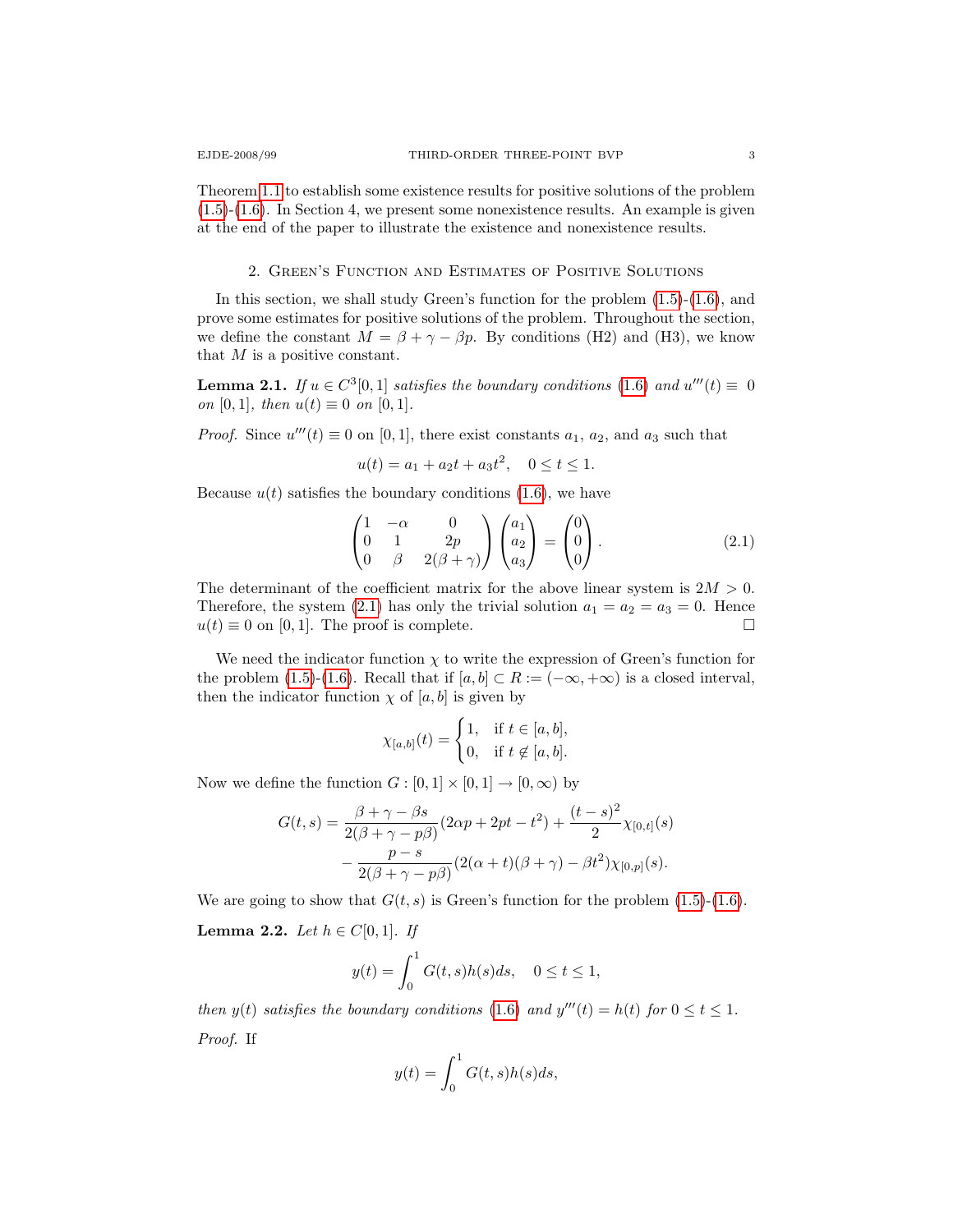then

<span id="page-4-1"></span>
$$
y(t) = -\int_0^p \frac{p-s}{2M} (2(\alpha + t)(\beta + \gamma) - \beta t^2) h(s) ds + \int_0^t \frac{(t-s)^2}{2} h(s) ds
$$
  
+ 
$$
\int_0^1 \frac{\beta + \gamma - \beta s}{2M} (2\alpha p + 2pt - t^2) h(s) ds.
$$
 (2.2)

Differentiating the above expression, we have

<span id="page-4-0"></span>
$$
y'(t) = -\int_0^p \frac{p-s}{M} (\beta + \gamma - \beta t) h(s) ds + \int_0^t (t-s) h(s) ds
$$
  
+ 
$$
\int_0^1 \frac{\beta + \gamma - \beta s}{M} (p-t) h(s) ds,
$$
 (2.3)

<span id="page-4-4"></span>
$$
y''(t) = \beta \int_0^p \frac{p-s}{M} h(s)ds + \int_0^t h(s)ds - \int_0^1 \frac{\beta + \gamma - \beta s}{M} h(s)ds, \qquad (2.4)
$$

and

<span id="page-4-2"></span>
$$
y'''(t) = h(t), \quad 0 \le t \le 1.
$$

It is easy to see from  $(2.3)$  that  $y'(p) = 0$ .

By making the substitution  $t = 0$  in [\(2.2\)](#page-4-1) and [\(2.3\)](#page-4-0), we get

$$
y(0) = -\int_0^p \frac{p-s}{M} \alpha(\beta + \gamma)h(s)ds + \int_0^1 \frac{\beta + \gamma - \beta s}{M} \alpha ph(s)ds \tag{2.5}
$$

<span id="page-4-3"></span>and

$$
y'(0) = -\int_0^p \frac{p-s}{M} (\beta + \gamma)h(s)ds + \int_0^1 \frac{\beta + \gamma - \beta s}{M} ph(s)ds.
$$
 (2.6)

It is clear from [\(2.5\)](#page-4-2) and [\(2.6\)](#page-4-3) that  $y(0) - \alpha y'(0) = 0$ .

By making the substitution  $t = 1$  in [\(2.3\)](#page-4-0) and [\(2.4\)](#page-4-4), we get

$$
y'(1) = -\gamma \int_0^p \frac{p-s}{M} h(s)ds + \int_0^1 (1-s)h(s)ds + \int_0^1 \frac{\beta + \gamma - \beta s}{M} \cdot (p-1)h(s)ds
$$

and

$$
y''(1) = \beta \int_0^p \frac{p-s}{M} h(s)ds + \int_0^1 h(s)ds - \int_0^1 \frac{\beta + \gamma - \beta s}{M} h(s)ds.
$$

Simplifying the last two equations, we get

<span id="page-4-5"></span>
$$
y'(1) = -\gamma \int_0^p \frac{p-s}{M} h(s)ds + \gamma \int_0^1 \frac{p-s}{M} h(s)ds,
$$
 (2.7)

$$
y''(1) = \beta \int_0^p \frac{p-s}{M} h(s) ds - \beta \int_0^1 \frac{p-s}{M} h(s) ds.
$$
 (2.8)

It is easily seen from [\(2.7\)](#page-4-5) and [\(2.8\)](#page-4-6) that  $\beta y'(1) + \gamma y''(1) = 0$ . The proof is now  $\Box$ complete.  $\Box$ 

**Lemma 2.3.** Let  $h \in C[0,1]$  and  $y \in C^3[0,1]$ . If  $y(t)$  satisfies the boundary conditions [\(1.6\)](#page-1-1) and  $y'''(t) = h(t)$  for  $0 \le t \le 1$ , then

<span id="page-4-6"></span>
$$
y(t) = \int_0^1 G(t,s)h(s)ds, \quad 0 \le t \le 1.
$$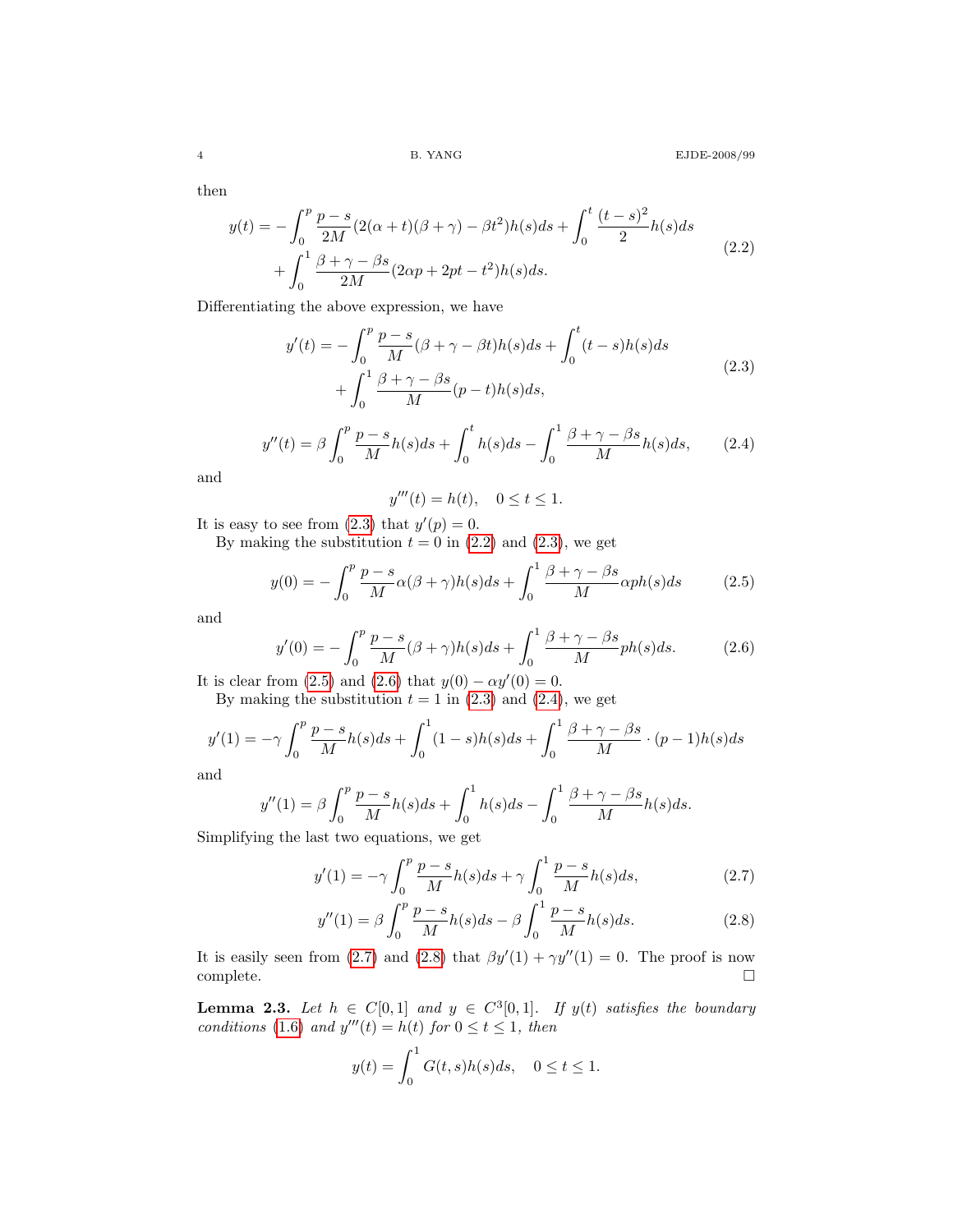*Proof.* Suppose that  $y(t)$  satisfies the boundary conditions [\(1.6\)](#page-1-1) and  $y'''(t) = h(t)$ for  $0 \le t \le 1$ . Let

$$
k(t) = \int_0^1 G(t,s)h(s)ds, \quad 0 \le t \le 1.
$$

By Lemma [2.2](#page-3-1) we have  $k'''(t) = h(t)$  for  $0 \le t \le 1$ , and  $k(t)$  satisfies the boundary conditions [\(1.6\)](#page-1-1). If we let  $m(t) = y(t) - k(t)$ ,  $0 \le t \le 1$ , then  $m'''(t) = 0$  for  $0 \le t \le 1$  and  $m(t)$  satisfies the boundary conditions [\(1.6\)](#page-1-1). By Lemma [2.1,](#page-3-2) we have  $m(t) \equiv 0$  on [0, 1], which implies that

$$
y(t) = \int_0^1 G(t, s)h(s)ds, \quad 0 \le t \le 1.
$$

The proof is complete.  $\square$ 

We see from the last two lemmas that

$$
y(t) = \int_0^1 G(t, s)h(s)ds \quad \text{for } 0 \le t \le 1
$$

if and only if  $y(t)$  satisfies the boundary conditions [\(1.6\)](#page-1-1) and  $y'''(t) = h(t)$  for  $0 \le t \le 1$ . Hence the problem  $(1.5)-(1.6)$  $(1.5)-(1.6)$  $(1.5)-(1.6)$  is equivalent to the integral equation

$$
u(t) = \int_0^1 G(t,s)g(s)f(u(s))ds, \quad 0 \le t \le 1,
$$
\n(2.9)

and  $G(t, s)$  is Green's function for the problem  $(1.5)-(1.6)$  $(1.5)-(1.6)$  $(1.5)-(1.6)$ .

Now we investigate the sign property of  $G(t, s)$ . We start with a technical lemma.

**Lemma 2.4.** If  $(H2)$  holds, then

$$
2p\alpha + 2pt - t^2 \ge 0, \quad 0 \le t \le 1.
$$

*Proof.* Assuming that (H2) holds; if  $0 \le t \le 1$ , then

$$
2p\alpha + 2pt - t^2 = t(1 - t) + 2p\alpha(1 - t) + (2p(1 + \alpha) - 1)t \ge 0.
$$

The proof is complete.  $\Box$ 

**Lemma 2.5.** If  $(H2)$ – $(H3)$  hold, then we have

(1) If  $0 \le t \le 1$  and  $0 \le s \le 1$ , then  $G(t, s) \ge 0$ .

(2) If  $0 < t < 1$  and  $0 < s < 1$ , then  $G(t, s) > 0$ .

Proof. We shall prove (1) only. We take four cases to discuss the sign property of  $G(t, s)$ .

(i) If  $s \geq p$  and  $s \geq t$ , then

$$
G(t,s) = \frac{\beta + \gamma - \beta s}{2M} (2p\alpha + 2pt - t^2) \ge 0.
$$

(ii) If  $s \geq p$  and  $s \leq t$ , then

$$
G(t,s) = \frac{\beta + \gamma - \beta s}{2M} (2p\alpha + 2pt - t^2) + \frac{(t-s)^2}{2} \ge 0.
$$

(iii) If  $s \leq p$  and  $s \geq t$ , then

$$
G(t,s) = \frac{1}{2}(2\alpha s + 2st - t^2) \ge 0.
$$

<span id="page-5-0"></span>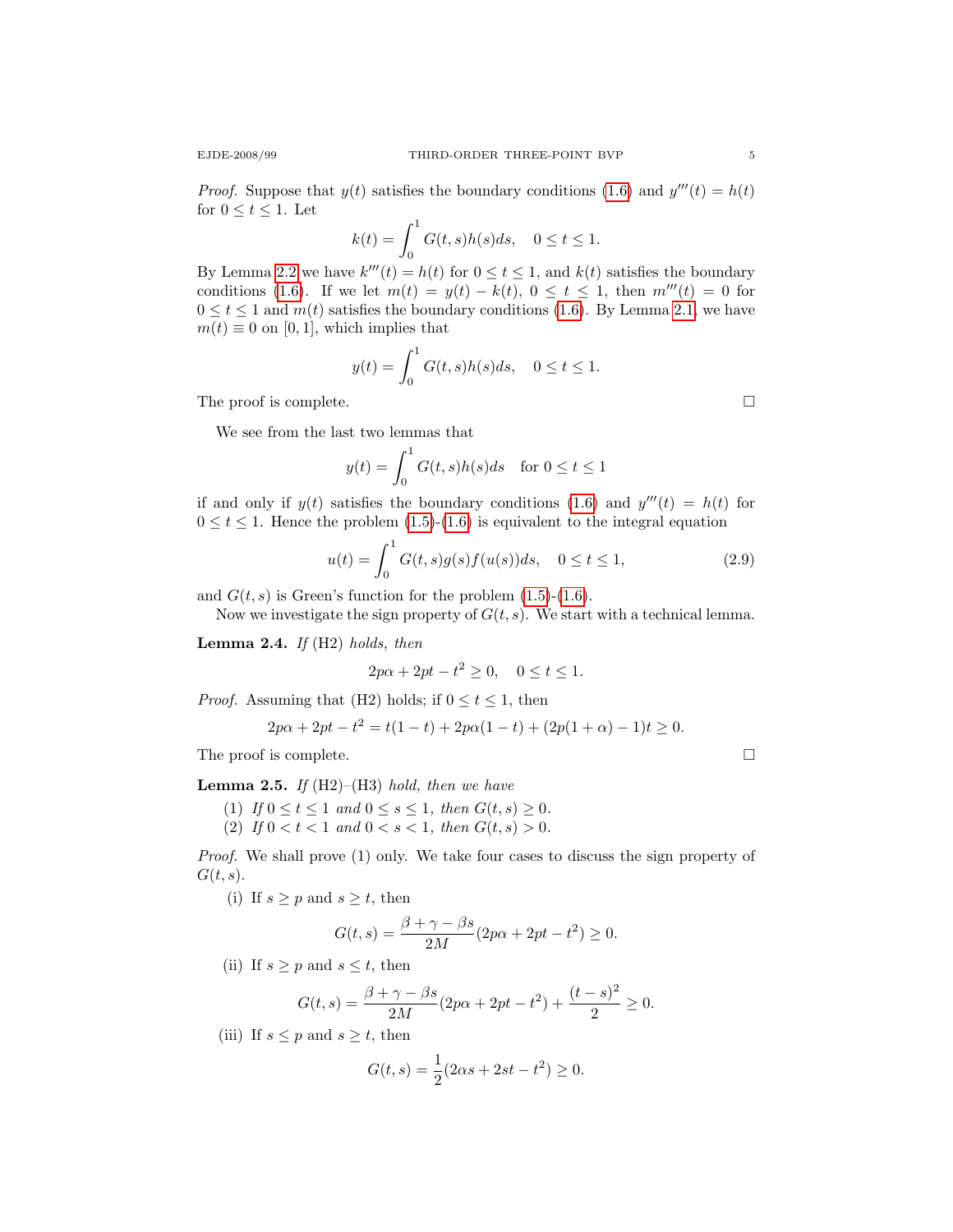(iv) If  $s \leq p$  and  $s \leq t$ , then

<span id="page-6-0"></span>
$$
G(t,s) = \alpha s + \frac{s^2}{2} \ge 0.
$$

Therefore  $G(t, s)$  is nonnegative in all four cases. The proof of (1) is complete.

If we take a closer look at the expressions of  $G(t, s)$  in the four cases, then we will see easily that (2) is also true. We leave the details to the reader.  $\Box$ 

**Lemma 2.6.** If  $u \in C^3[0,1]$  satisfies [\(1.6\)](#page-1-1), and  $u'''(t) \ge 0$  for  $0 \le t \le 1$ , (2.10)

then

$$
(1) u(t) \ge 0 \text{ for } 0 \le t \le 1.
$$

- (2)  $u'(t) \ge 0$  on  $[0, p]$  and  $u'(t) \le 0$  on  $[p, 1]$ .
- (3)  $u(p) = ||u||$ .

*Proof.* Note that  $G(t, s) \geq 0$  if  $t, s \in [0, 1]$ . If  $u'''(t) \geq 0$  on  $[0, 1]$ , then for each  $t \in [0,1]$  we have

$$
u(t) = \int_0^1 G(t, s) u'''(s) \, ds \ge 0.
$$

The proof of (1) is complete.

It follows from [\(2.3\)](#page-4-0) that

$$
u'(t) = \int_t^p (s-t)u'''(s) ds + \int_p^1 \frac{\beta + \gamma - \beta s}{M} \cdot (p-t)u'''(s) ds.
$$

If  $0 \le t \le p$ , then it is obvious that  $u'(t) \ge 0$ . If  $t \ge p$ , then we put [\(2.3\)](#page-4-0) into an equivalent form

$$
u'(t) = -\int_p^t \frac{(s-p)(\gamma+\beta(1-t))}{M} u'''(s) ds - \int_t^1 \frac{\beta+\gamma-\beta s}{M} (t-p) u'''(s) ds,
$$

from which we can see easily that  $u'(t) \leq 0$ .

Part  $(3)$  of the lemma follows immediately from parts  $(1)$  and  $(2)$ . The proof is now complete.  $\Box$ 

Throughout the remainder of the paper, we define the continuous function  $a$ :  $[0, 1] \rightarrow [0, +\infty)$  by

$$
a(t) = \frac{2p\alpha + 2pt - t^2}{2p\alpha + p^2}, \quad 0 \le t \le 1.
$$

It can be shown that

$$
a(t) \ge \min\{t, 1 - t\}, \quad 0 \le t \le 1.
$$

The proof of the last inequality is omitted.

**Lemma 2.7.** If  $u \in C^3[0,1]$  satisfies [\(2.10\)](#page-6-0) and the boundary conditions [\(1.6\)](#page-1-1), then  $u(t) \geq a(t)u(p)$  on [0, 1].

Proof. If we define

$$
h(t) = u(t) - a(t)u(p), \quad 0 \le t \le 1,
$$

then

$$
h'''(t) = u'''(t) \ge 0, \quad 0 \le t \le 1.
$$

Obviously we have  $h(p) = h'(p) = 0$ . To prove the lemma, it suffices to show that  $h(t) \geq 0$  for  $0 \leq t \leq 1$ . We take two cases to continue the proof.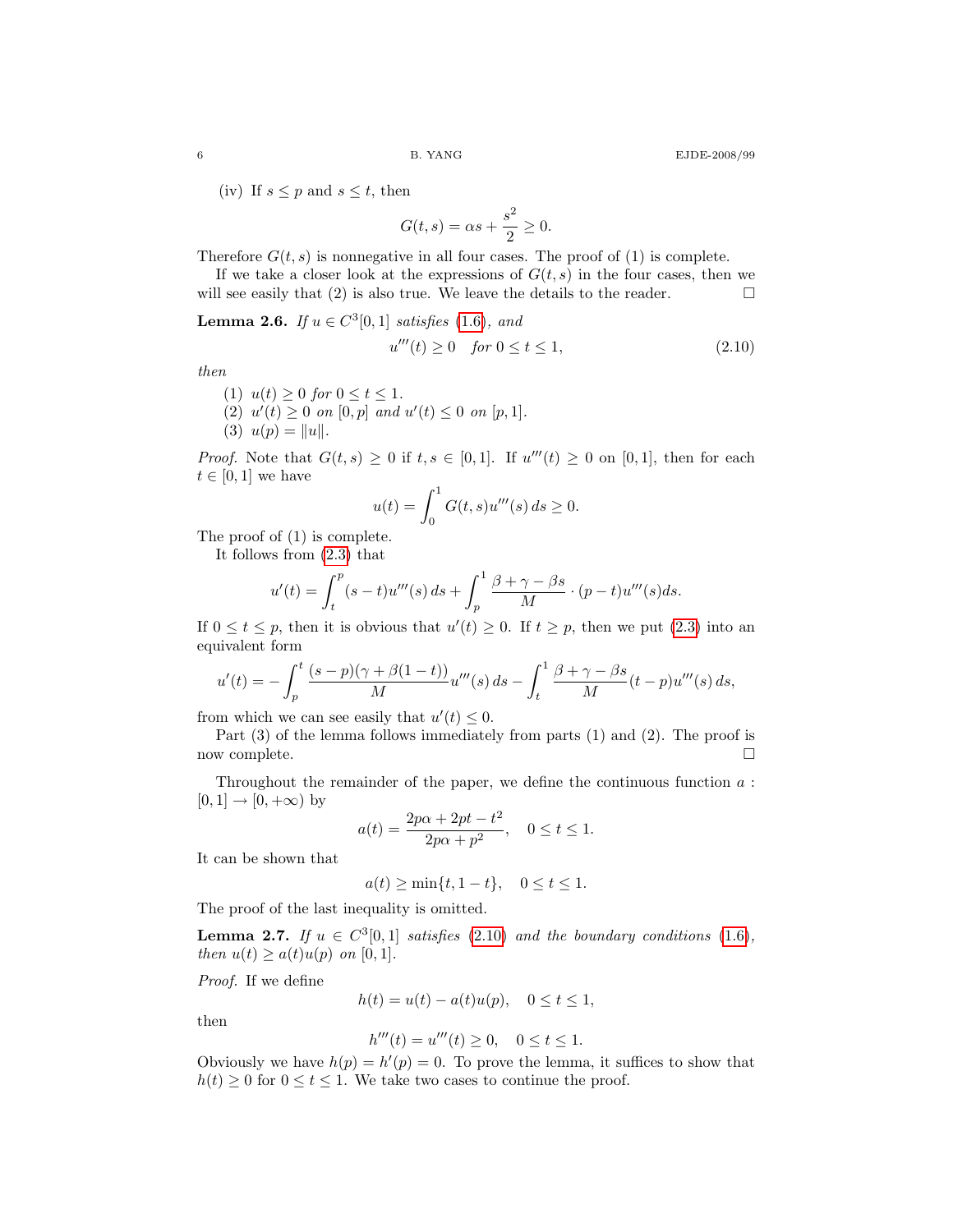Case I:  $h'(0) \leq 0$ . We note that  $h'(p) = 0$  and  $h'$  is concave upward on [0, 1]. Since  $h'(0) \leq 0$ , we have  $h'(t) \leq 0$  on  $[0, p]$  and  $h'(t) \geq 0$  on  $[p, 1]$ . Since  $h(p) = 0$ , we have  $h(t) \ge 0$  on [0, 1].

Case II:  $h'(0) > 0$ . It is easy to see from the definition of  $h(t)$  that

$$
h(0) = \alpha h'(0).
$$

Since  $\alpha \geq 0$ , we have  $h(0) \geq 0$ .

Because  $h'(0) > 0$  and  $h(0) \ge 0$ , there exists  $\delta \in (0, p)$  such that  $h(\delta) > 0$ .

By the mean value theorem, since  $h(\delta) > h(p) = 0$ , there exists  $r_1 \in (\delta, p)$  such that  $h'(r_1) < 0$ . Now we have  $h'(0) > 0$ ,  $h'(r_1) < 0$ , and  $h'(p) = 0$ . Because  $h'(t)$ is concave upward on [0, 1], there exists  $r_2 \in (0, r_1)$  such that

$$
h'(t) > 0
$$
 on  $[0, r_2)$ ,  $h'(t) \le 0$  on  $[r_2, p]$ ,  $h'(t) \ge 0$  on  $(p, 1]$ .

Since  $h(0) \ge 0$  and  $h(p) = 0$ , we have  $h(t) \ge 0$  on [0, 1].

We have shown that  $h(t) \geq 0$  on [0,1] in both cases. The proof is complete.  $\Box$ 

In summary, we have

<span id="page-7-0"></span>**Theorem 2.8.** Suppose that (H1)–(H3) hold. If  $u \in C^3[0,1]$  satisfies [\(2.10\)](#page-6-0) and the boundary conditions [\(1.6\)](#page-1-1), then  $u(p) = ||u||$  and  $u(t) \geq a(t)u(p)$  on [0,1]. In particular, if  $u \in C^{3}[0,1]$  is a nonnegative solution to the boundary-value problem [\(1.5\)](#page-1-0)-[\(1.6\)](#page-1-1), then  $u(p) = ||u||$  and  $u(t) \ge a(t)u(p)$  on [0, 1].

#### 3. Existence of Positive Solutions

Now we give some notation. Define the constants

$$
A = \int_0^1 G(p, s)g(s)a(s) ds, \quad B = \int_0^1 G(p, s)g(s) ds
$$

and let

$$
P = \{ v \in X : v(p) \ge 0, \, a(t)v(p) \le v(t) \le v(p) \text{ on } [0,1] \}.
$$

Obviously  $X$  is a Banach space and  $P$  is a positive cone of  $X$ . Define an operator  $T: P \to X$  by

$$
Tu(t) = \int_0^1 G(t,s)g(s)f(u(s))ds, \quad 0 \le t \le 1, \ u \in X.
$$

It is well known that  $T: P \to X$  is a completely continuous operator. And by the same argument as in Theorem [2.8](#page-7-0) we can prove that  $T(P) \subset P$ .

Now the integral equation [\(2.9\)](#page-5-0) is equivalent to the equality

$$
Tu = u, \quad u \in P.
$$

<span id="page-7-1"></span>To solve problem  $(1.5)-(1.6)$  $(1.5)-(1.6)$  $(1.5)-(1.6)$  we need only to find a fixed point of T in P.

**Theorem 3.1.** If  $BF_0 < 1 < Af_\infty$ , then the problem [\(1.5\)](#page-1-0)-[\(1.6\)](#page-1-1) has at least one positive solution.

*Proof.* Choose  $\epsilon > 0$  such that  $(F_0 + \epsilon)B \leq 1$ . There exists  $H_1 > 0$  such that

$$
f(x) \le (F_0 + \epsilon)x \quad \text{for } 0 < x \le H_1.
$$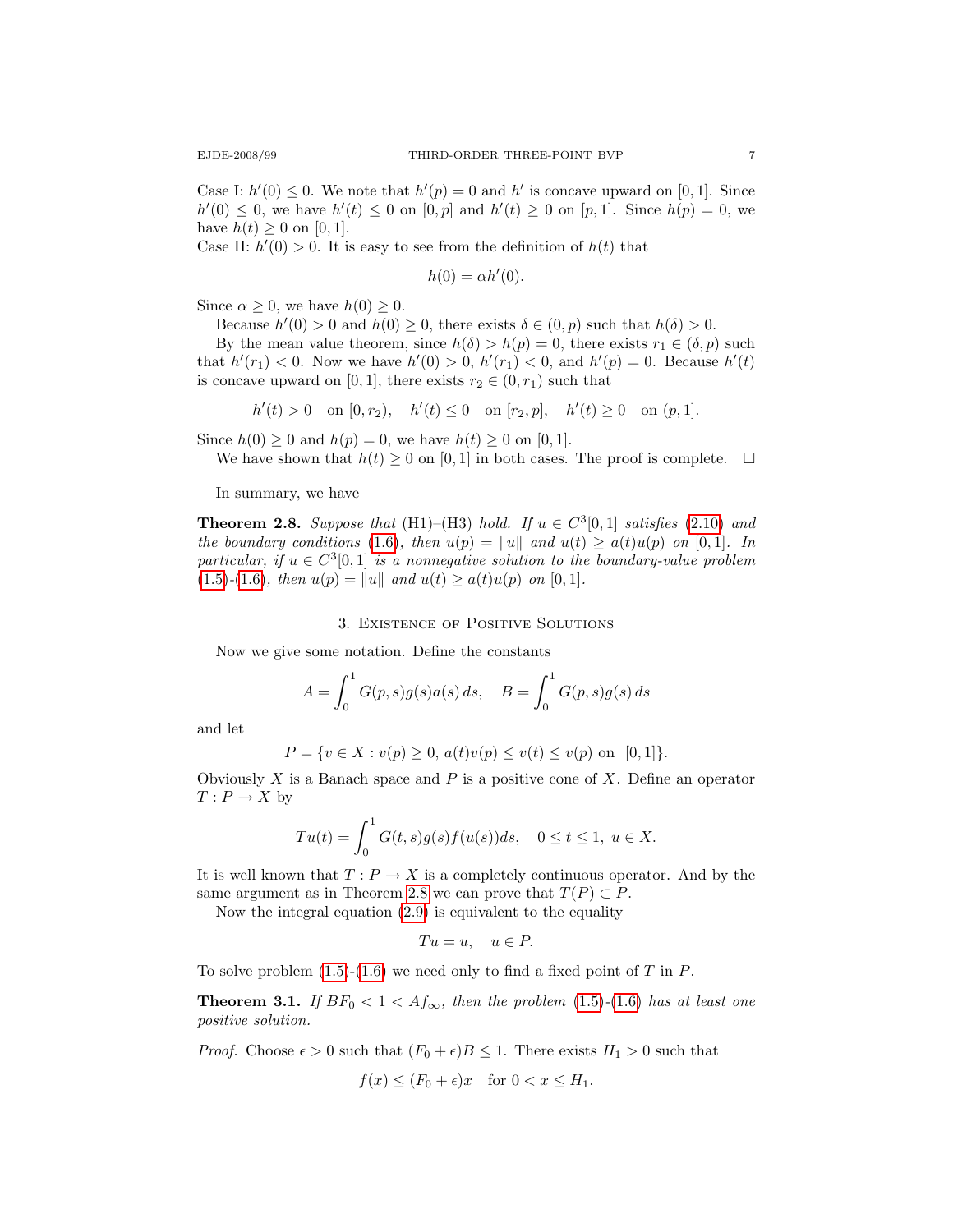For each  $u \in P$  with  $||u|| = H_1$ , we have

$$
(Tu)(p) = \int_0^1 G(p, s)g(s)f(u(s)) ds
$$
  
\n
$$
\leq \int_0^1 G(p, s)g(s)(F_0 + \epsilon)u(s) ds
$$
  
\n
$$
\leq (F_0 + \epsilon) ||u|| \int_0^1 G(p, s)g(s) ds
$$
  
\n
$$
= (F_0 + \epsilon) ||u|| B \leq ||u||,
$$

which means  $||Tu|| \le ||u||$ . So, if we let  $\Omega_1 = \{u \in X : ||u|| < H_1\}$ , then

$$
||Tu|| \le ||u||
$$
, for  $u \in P \cap \partial \Omega_1$ .

To construct  $\Omega_2$ , we first choose  $c \in (0, 1/4)$  and  $\delta > 0$  such that

$$
(f_{\infty} - \delta) \int_{c}^{1-c} G(p, s)g(s)a(s) ds > 1.
$$

There exists  $H_3 > 0$  such that  $f(x) \ge (f_{\infty} - \delta)x$  for  $x \ge H_3$ . Let  $H_2 = H_1 + H_3/c$ . If  $u \in P$  with  $||u|| = H_2$ , then for  $c \le t \le 1 - c$ , we have

$$
u(t) \ge \min\{t, 1 - t\} ||u|| \ge cH_2 \ge H_3.
$$

So, if  $u \in P$  with  $||u|| = H_2$ , then

$$
(Tu)(p) \ge \int_{c}^{1-c} G(p,s)g(s)f(u(s)) ds
$$
  
\n
$$
\ge \int_{c}^{1-c} G(p,s)g(s)(f_{\infty} - \delta)u(s) ds
$$
  
\n
$$
\ge \int_{c}^{1-c} G(p,s)g(s)a(s) ds \cdot (f_{\infty} - \delta) ||u|| \ge ||u||,
$$

which implies  $||Tu|| \ge ||u||$ . So, if we let  $\Omega_2 = \{u \in X \mid ||u|| < H_2\}$ , then  $\overline{\Omega_1} \subset \Omega_2$ , and

$$
||Tu|| \ge ||u||
$$
, for  $u \in P \cap \partial \Omega_2$ .

Then the condition (K1) of Theorem [1.1](#page-2-1) is satisfied, and so there exists a fixed point of T in P. The proof is complete.  $\square$ 

**Theorem 3.2.** If  $BF_{\infty} < 1 < Af_0$ , then [\(1.5\)](#page-1-0)-[\(1.6\)](#page-1-1) has at least one positive solution.

The proof of the above theorem is similar to that of Theorem [3.1](#page-7-1) and is therefore omitted.

#### 4. Nonexistence Results and Example

In this section, we give some sufficient conditions for the nonexistence of positive solutions.

<span id="page-8-0"></span>**Theorem 4.1.** Suppose that (H1)–(H3) hold. If  $Bf(x) < x$  for all  $x \in (0, +\infty)$ , then  $(1.5)-(1.6)$  $(1.5)-(1.6)$  $(1.5)-(1.6)$  has no positive solution.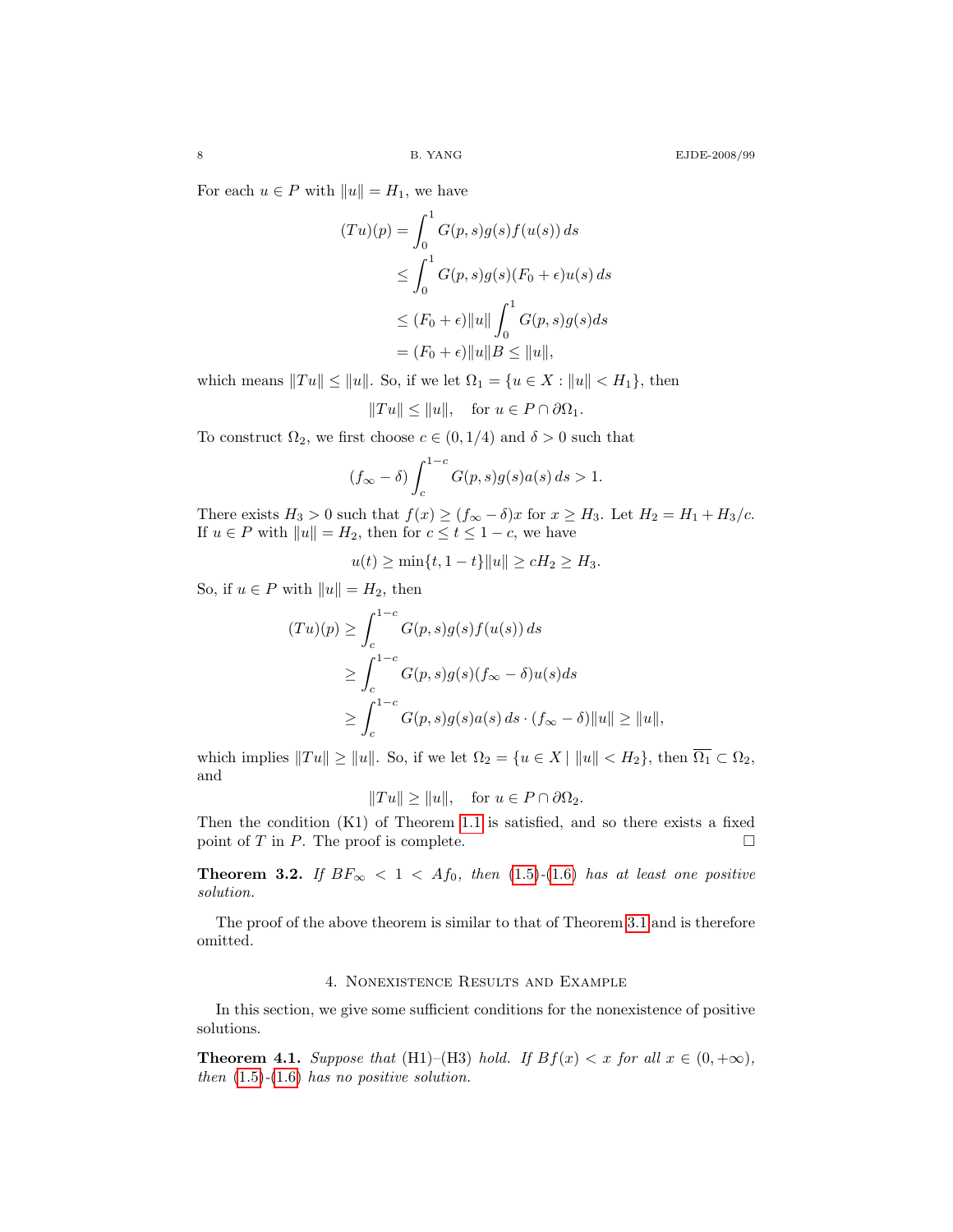*Proof.* Assume the contrary that  $u(t)$  is a positive solution of [\(1.5\)](#page-1-0)-[\(1.6\)](#page-1-1). Then  $u \in P$ ,  $u(t) > 0$  for  $0 < t < 1$ , and

$$
u(p) = \int_0^1 G(p, s)g(s)f(u(s)) ds
$$
  
< 
$$
< B^{-1} \int_0^1 G(p, s)g(s)u(s) ds
$$
  

$$
\leq B^{-1} \int_0^1 G(p, s)g(s) ds \cdot u(p) \leq u(p),
$$

which is a contradiction.  $\hfill \square$ 

In a similar fashion, we can prove the following theorem.

<span id="page-9-2"></span>**Theorem 4.2.** Suppose that (H1)–(H3) hold. If  $Af(x) > x$  for all  $x \in (0, +\infty)$ , then  $(1.5)-(1.6)$  $(1.5)-(1.6)$  $(1.5)-(1.6)$  has no positive solution.

We conclude this paper with an example.

Example 4.3. Consider the third-order boundary-value problem

$$
u'''(t) = g(t)f(u(t)), \quad 0 < t < 1,\tag{4.1}
$$

.

$$
u(0) - u'(0) = u'(3/4) = u'(1) + u''(1) = 0,
$$
\n(4.2)

where

$$
g(t) = (1+t)/10, \quad 0 \le t \le 1,
$$
  

$$
f(u) = \lambda u \frac{1+3u}{1+u}, \quad u \ge 0.
$$

Here  $\lambda$  is a positive parameter. Obviously we have  $F_0 = f_0 = \lambda$ ,  $F_{\infty} = f_{\infty} = 3\lambda$ . Calculations indicate that

$$
A = \frac{198989}{2112000}, \quad B = \frac{9889}{102400}
$$

From Theorem [3.1](#page-7-1) we see that if

$$
3.538 \approx \frac{1}{3A} < \lambda < \frac{1}{B} \approx 10.355,
$$

then problem [\(4.1\)](#page-9-0)-[\(4.2\)](#page-9-1) has at least one positive solution. From Theorems [4.1](#page-8-0) and [4.2,](#page-9-2) we see that if

$$
\lambda < \frac{1}{3B} \approx 3.45
$$
 or  $\lambda > \frac{1}{A} \approx 10.613$ ,

then problem  $(4.1)-(4.2)$  $(4.1)-(4.2)$  $(4.1)-(4.2)$  has no positive solution.

This example shows that our existence and nonexistence conditions are quite sharp.

Acknowledgment. The author is grateful to the anonymous referee for his/her careful reading of the manuscript and valuable suggestions for its improvement.

<span id="page-9-1"></span><span id="page-9-0"></span>